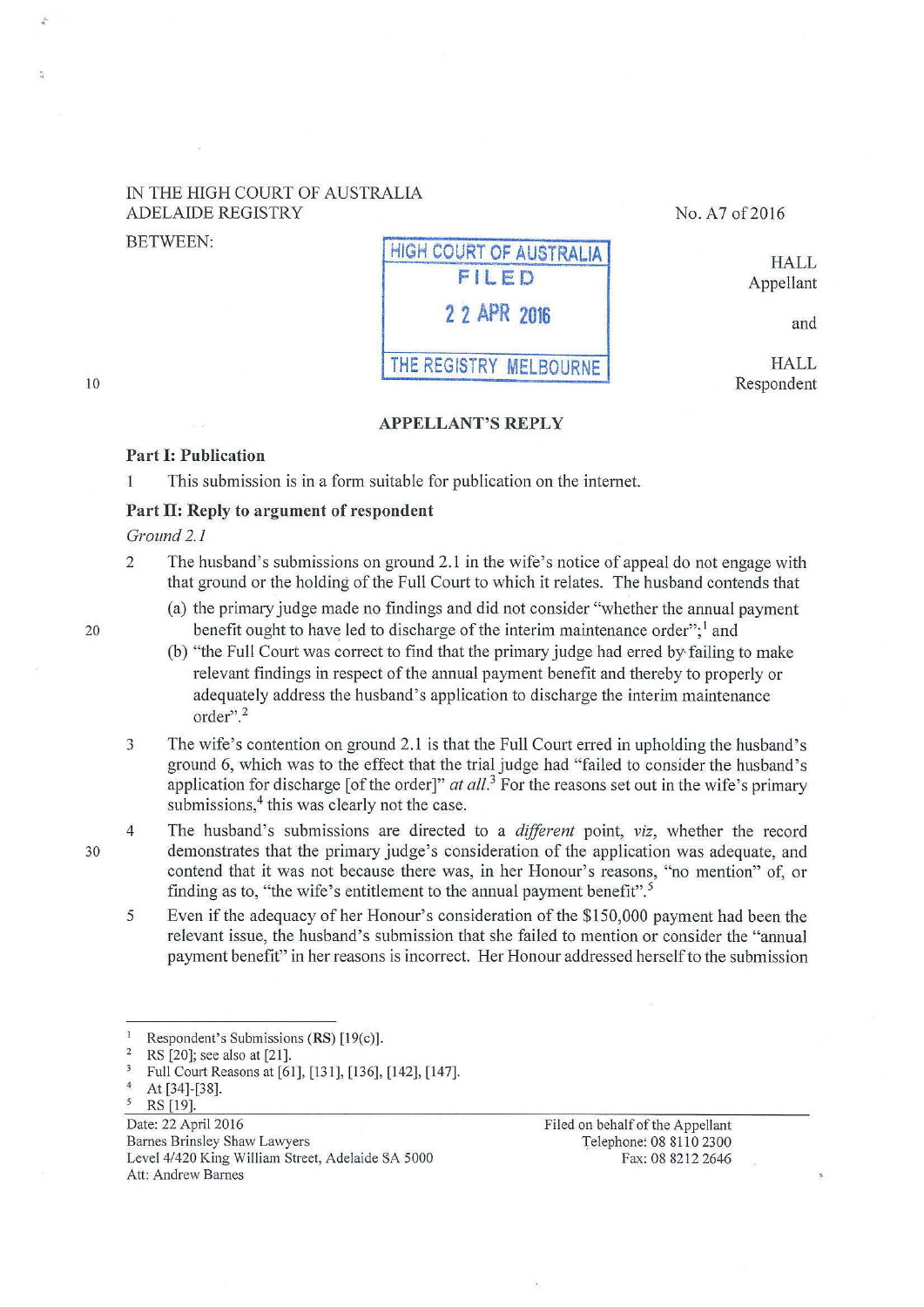made by the husband, namely, that the wife was not unable to support herself<sup>6</sup> because she had "entitlements"<sup>7</sup> under her father's will of three kinds: "[s]hares in a number of private corporate entities", "[a]n annual income or distribution from the [V Group] of \$150,000" and "[t]he sum of \$16.5 million from the [V] Group".<sup>8</sup> In her reasons, her Honour referred *compendiously* to these asserted "entitlements" as the possible "interest" the wife had "in her late father's estate".<sup>9</sup> She concluded that "there remained considerable dispute about what interest, if any, the wife has in her late father's estate" and that the "possible, but not yet determined, interest in her late father's estate" did not provide sufficient evidence to discharge her earlier orders enjoining dealings with certain real properties.<sup>10</sup> For the reasons 10 set out in the wife's primary submissions,<sup>11</sup> this conclusion must be understood as applying also to that part of the application seeking discharge of the interim maintenance order.

6 The Full Court was, therefore, wrong to uphold the husband's ground 6; further, his present contention, with regard to her Honour's specific consideration of the "annual payment benefit", cannot be sustained.

## *Ground 2.2- procedural fairness*

- 7 *First instance:* The husband does not point to any material, whether evidence or submissions, that shows that the issue of the annual payment was raised in the terms ultimately relied on by the Full Court; that the brothers would have caused the V Group to make the ammal payment to the wife if she requested it. The only submission made at first instance with regard to the \$150,000 was that made in the short passage relied upon by the husband,  $^{12}$  to the effect that, in addition to income and other assets, she "arguably [had] an entitlement to \$150,000 per annum income". That "entitlement" was said to arise under her deceased father's will. No contention was made that, despite the lack of an entitlement, the payment would be volunteered if requested. The evidence and submissions did not deal with that question at all. This should be dispositive of the wife's procedural fairness claim.
- 8 The husband says at RS [31] that the distinction between a contention that the wife is legally entitled to the payment and a contention that a payment might voluntarily be made to her on request is to "split hairs". This is plainly wrong. The distinction is critical.
- 9 First, whether or not a spouse is "entitled" to certain income (as opposed to being in a position to ask that it be paid voluntarily) may be central to a determination of whether that spouse is unable to support herself under s 72.
	- 10 Second, the manner the respective contentions might be dealt with by the parties on an application for spousal maintenance (whether by evidence or submission) is different. Here, for example, as the husband accepted, <sup>13</sup> the question of legal entitlement would be determined solely by reference to the terms of the will. In contrast, whether the payment might voluntarily be made upon request requires (amongst other things) consideration of

20

30

<sup>&</sup>lt;sup>6</sup> Affidavit of husband dated 7 March 2014 at [30], [37]. This affidavit set out the husband's contentions with respect **to discharge of the interim maintenance order (see first instance transcript at T7.6; T72.33-34).** 

<sup>7</sup> Affidavit of husband dated 7 March 2014 at [33]-[36]. 8 Affidavit of husband dated 7 March 2014 at [32].

<sup>9</sup> Primary Judge's Reasons at [10]; [25] (referring directly to the husband's affidavit evidence on this point); [29]; [32]; [45].<br><sup>10</sup> Primary Judge's Reasons at [32], [45].<br><sup>11</sup> At [37].<br><sup>12</sup> RS [26], [27], referring to the first instance transcript at T80.45-81.10.<br><sup>13</sup> See his counsel's argument at first instance at T33.19-34; T33.44-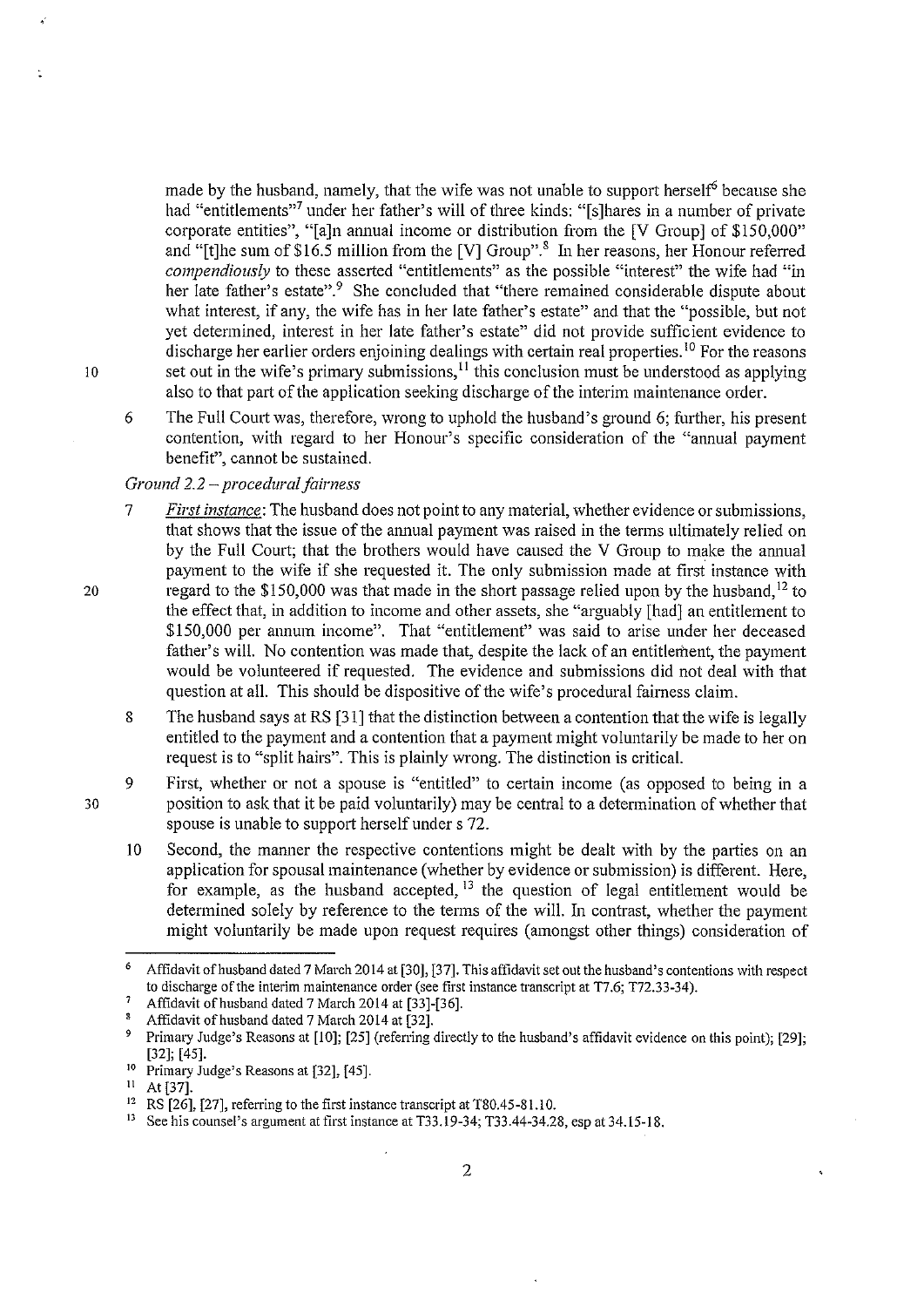evidence as to the amenability of the brothers to procuring the payment, as well as the capacity of the V Group to make it. Because the husband only raised the argument in terms of the fonner, and there was the affidavit from Mr Shaw setting out the relevant tenns of the will, the wife did not need to put on evidence refuting the latter. That is the crux of her procedural fairness complaint.

- 11 Next, the husband asserts at RS [32]-[34] that the possibility of a voluntary payment was raised below, relying on (a) a reference by the husband's counsel to the payment "arguably" being an entitlement; and (b) a contention that the meaning of the word "entitlement" in the husband's submissions was not "explored" by the wife's counsel. Neither assists.
- 10 12 As to (a), at one point, the husband's counsel contended that despite the precatory language of the will, on its proper construction the father's "wish" might be legally enforceable if "control" of other bequeathed property was "conditional upon the [making of the] gifts".<sup>14</sup> This was the only basis identified by the husband's counsel upon which the wife had *"arguably* an entitlement to \$150,000" at T81.6. There was no evidence before the Court of any such conditions being present in the will. In this context, the use of the word "arguably" reflects an acknowledgement by the husband's counsel that his submission on this point was not certain. It does not indicate that the husband's case was being put on the basis that, absent some legal entitlement, the payment might nonetheless be voluntarily made.<sup>15</sup>
- 13 As to (b), having regard to the way the case was put it was not necessary for the wife to 20 "explore" the meaning of"entitlement" in the husband's submission. If the husband intended that "entitlement" should be understood as connoting merely something that will be available if requested, it was for the husband to articulate that case. He did not do so.<sup>16</sup>
	- 14 *Appeal:* The limited exchanges before the Full Court referring to the annual payment<sup>17</sup> do not provide a basis for concluding that the wife's counsel accepted that the appeal could be decided on a matter that was not raised at first instance.<sup>18</sup>
- 15 Further, the husband's attempt at RS [44] to avoid his counsel's concession (properly made) that it was not open to the Full Court to draw the critical inference should not be accepted. The context in which the discussion arose was the same as the context for the exchanges relied upon by the husband, namely, the husband's contention (apparently pursuant to 30 ground 7.1 of his grounds of appeal<sup>19</sup>) that the interim maintenance order should have been discharged because the wife had failed to call evidence regarding what she had done to 'chase up' her entitlement to the payment. In any event, the context can hardly undermine the plain

<sup>14</sup>**T34.22-23. At T34.16-18 counsel for the husband submitted that "it's arguable, your Honour, that this is, in fact, a bequest of a legal entitlement" and that one ';couldn't possibly elucid whether that's an argument of substance without reference to the whole of the will" (in support of the husband's argument that the will, which had been**  subpoenaed from the executor, should be produced). See also at T33.26-34 (same).

*<sup>15</sup>***Moreover, that the husband argued at first instance the wife might be legally entitled to the annual payment based**  on a 'conditional gift' analysis, does not cure the procedural unfairness to the wife arising as a result of the Full Court deciding the appeal on the basis that the payment would be made voluntarily if requested.

<sup>&</sup>lt;sup>16</sup> The husband's contention at RS [30] that the wife's counsel accepted (or impliedly accepted) before the Full Court that "the \$150,000 payment benefit had been raised" below illustrates the persistent elision by him oftwo distinct **matters. The reference in the father's will to an annual \$150,000 payment clearly was raised before the trial judge. However, the difficulty for the husband is that it was raised as a payment to which the wife was arguably** *entitled*  **under the will; not a payment which would be forthcoming even absent such entitlement.** 

<sup>&</sup>lt;sup>17</sup> See RS [38]-[42].<br><sup>18</sup> Cf RS [48].<br><sup>19</sup> Relying on "the wife's duty of disclosure and failure to call evidence": Full Court Reasons at [61].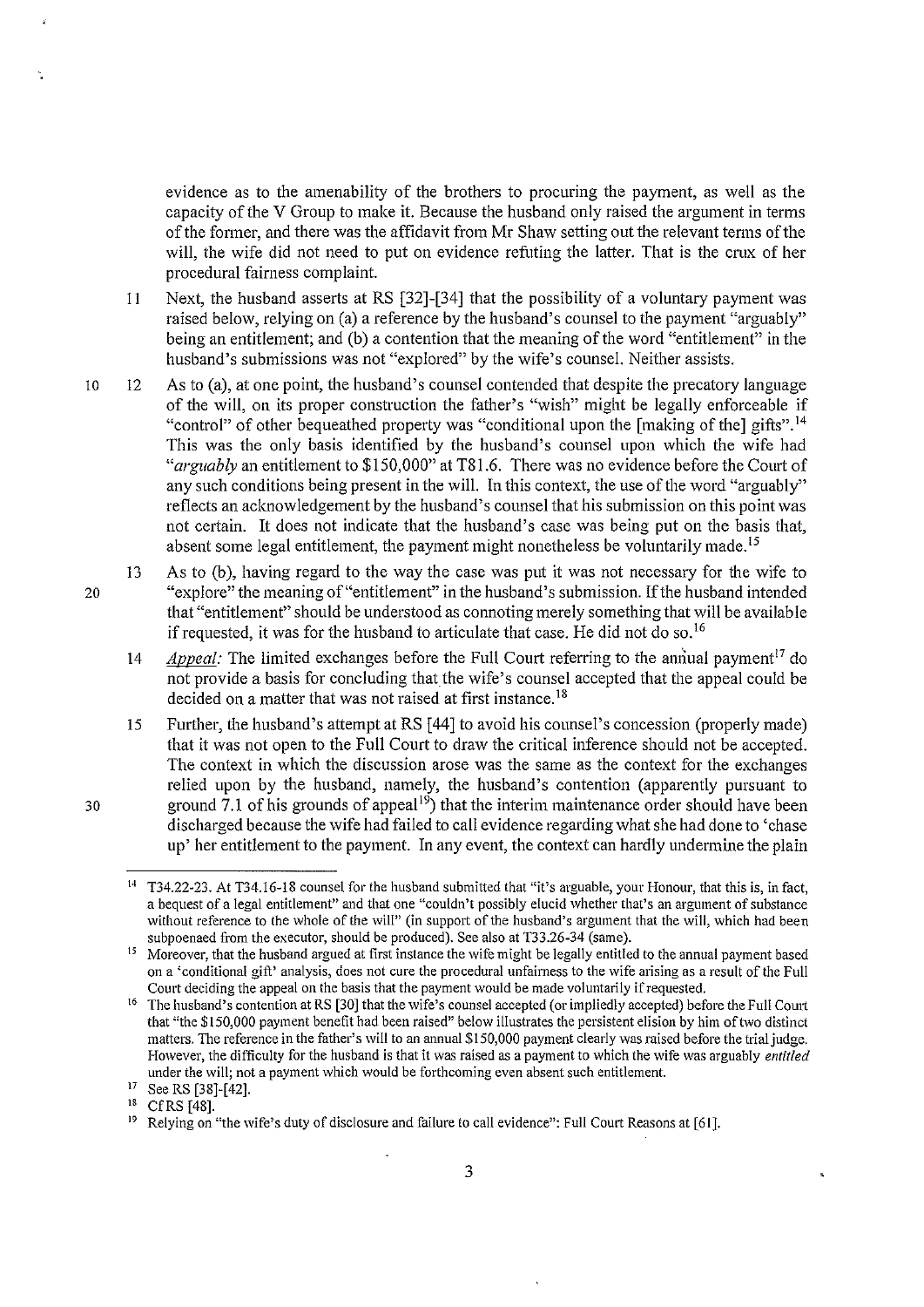meaning of the concession. The judge's question whether it was possible to draw an inference that the wife would be given "whatever she wanted" in response to a request was clearly directed to a request to be paid the amounts referred to in the will.

16 Critically, it is not to the point whether the issue of the wife's ability to ask for the annual payment was raised during the appeal (although the wife contends it was not). This cannot cure the unfairness to the wife of being denied the opportunity to lead evidence at first instance.

## *Ground 3.1: Inference not open*

- 17 The contention at RS [51]-[53] is that the inference drawn by the Full Court was justified 10 because of the wife's failure to lead evidence to refute it. This ignores the wife's primary complaint. Because the matter was not raised at first instance, the wife had no need - and therefore no opportunity – to call evidence on the issue.<sup>20</sup> In any event, the wife's 'failure' to lead evidence refitting the inference does not supply the foundation for drawing it.
- 18 Further, the husband contends at RS [55] that the Full Court was not required to address the "hypothetical" question of whether the payments  $-$  being a gratuitous gift to a third party  $$ would be in the best interest of one or more of the V Group companies such that they could be made conformably with directors duties. Far from being hypothetical, this question was fundamental to the Full Court's conclusion that, if the wife had asked for the payment, *it would be made by the V Group.* Absent consideration of this issue (which the husband admits 20 at RS [55] raises "significant questions")- and absent a positive finding that the payments
	- could lawfully be made by the family companies (or one of them) $-$  it was not possible for the Full Court to conclude that the payments would be made.

# *Ground 3.2: Application of statutory provisions*

- 19 The husband simply does not address the wife's submission- that the Full Court erred in treating the ability to request a voluntary payment from a third party as a matter relevant to the s 72 analysis. Instead, the husband's argument is predicated on the proposition that the father's wish constituted a "vested benefit" of the wife under the will: RS [65]-[71].
- 20 This argument does not deal with the approach adopted by the Full Court following its finding that the "wish" was not legally binding on the executor;<sup>21</sup>; that is, the wife had no 30 legal entitlement to the annual payment. The Full Court proceeded on the basis that the benefit might nonetheless be voluntarily conferred on the wife if requested. The relevant question on this appeal is whether the Full Court erred in its treatment of a potential voluntary payment- not a "vested benefit"- under the statutory provisions. No notice of contention has been filed.
	- 21 In any event, it is not correct to characterise the father's wish that the V Group make the annual payments to the wife as a "present and existing benefit or entitlement": RS [70]-[71]. On its proper construction, the will did not impose any legal obligation on the brothers to procure the V Group to make the annual payments (even assuming it was lawful for them to do so). The only obligation imposed on the brothers by the father's wish was a moral one.<sup>22</sup>

<sup>2</sup> <sup>o</sup> For instance, the husband says at RS [52] that the wife did not call her brothers to "refute the suggestion" that they **would comply with their father's wishes. The wife's point is that this "suggestion" was never made.** 

<sup>21</sup> Full Court Reasons at [132].

<sup>&</sup>lt;sup>22</sup> *Re Cobcroft* [2015] NSWSC 346 at [33], [35] per Young J (the language of a gift conferred in the deceased's will **is "merely precatory'' with the consequence that the only obligation on the donee is a "moral obligation'').**